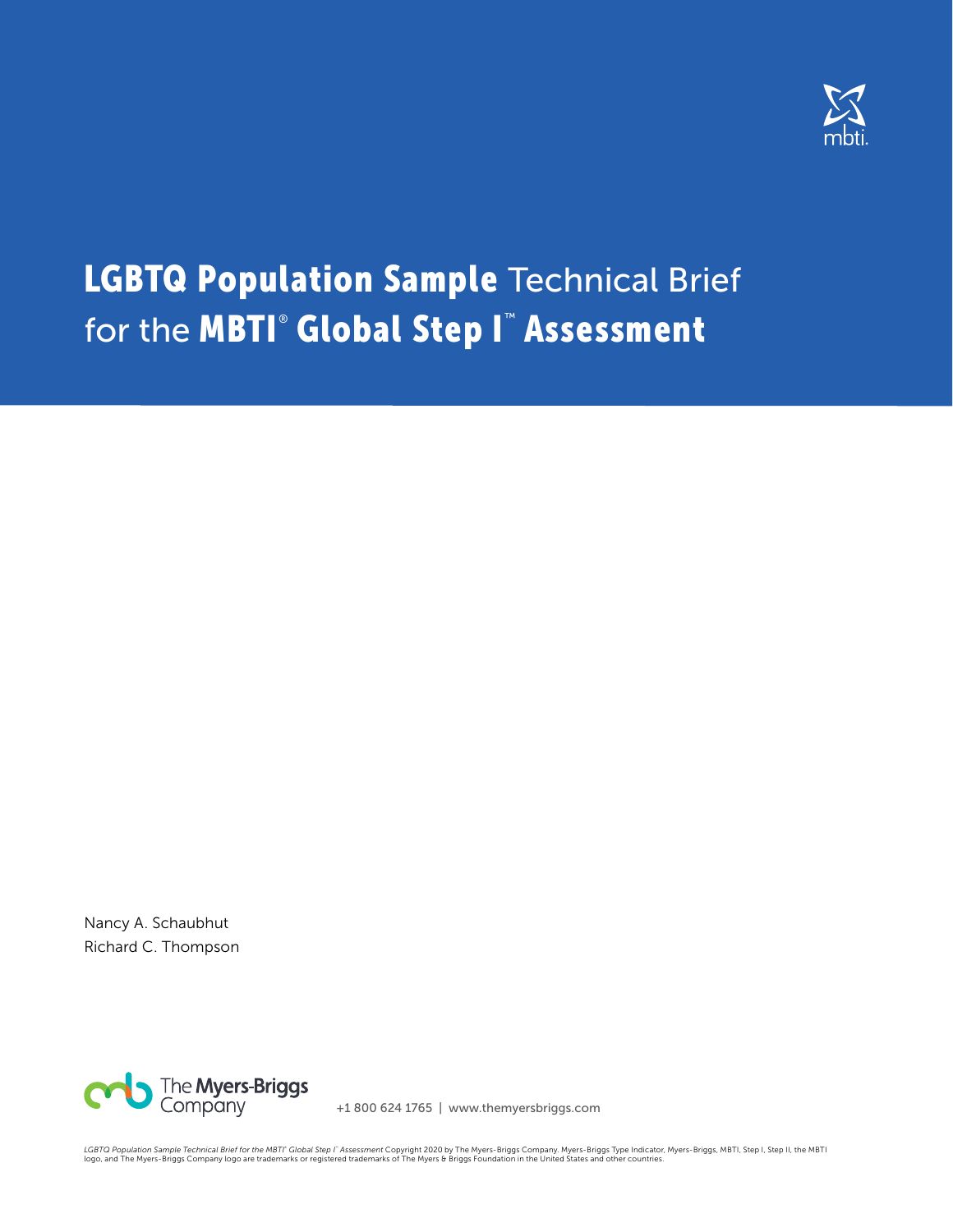## **LGBTQ Population Sample Technical Brief** for the **MBTI<sup>®</sup> Global Step I<sup>™</sup> Assessment**

## **CONTENTS**

| <b>Introduction</b>                                                                                                             | 1           |
|---------------------------------------------------------------------------------------------------------------------------------|-------------|
| The MBTI <sup>®</sup> Model                                                                                                     | 1           |
| Description of the LGBTQ Sample<br>MBTI <sup>®</sup> Type and Preference Distributions                                          | 2<br>4<br>4 |
| Reliability of Global Step I" Results<br>Validity of Global Step I" Results<br>Global Step I" Preference Pair Intercorrelations | 6<br>6      |
| <b>Factor Analysis</b><br>Conclusion                                                                                            | 6<br>8      |
| <b>References</b>                                                                                                               | 8           |

## INTRODUCTION

Given that an estimated 4.5% of adults in the United States identify as lesbian, gay, bisexual, or transgender (Newport, 2018), it is important to demonstrate the psychometric soundness of any personality assessment for this population. The Myers-Briggs Type Indicator<sup>®</sup> (MBTI<sup>®</sup>) assessment is one of the most commonly used personality instruments in the world. This technical brief seeks to demonstrate the psychometric utility of the MBTI® Global Step I™ assessment for the LGBTQ population in the US. The MBTI Global Step I assessment was provided in North American English to this LGBTQ population.

Relationships between sexual orientation and personality type have been studied by several researchers, including Lijun Zheng, Richard A. Lippa, and Yong Zheng. Researchers have also studied masculinity/femininity and the Big Five personality dimensions (Lippa, 2005, 2008; Zheng, Lippa, & Zheng, 2011) and female personality trait differences (Dancey, 1990). However, research demonstrating assessment utility with LGBTQ individuals has been lacking.

## THE MBTI® MODEL

The MBTI assessment measures a typology composed of four pairs of opposite preferences, or *preference pairs:* 

- Extraversion (E) or Introversion (I)—how individuals direct and receive energy
- Sensing (S) or Intuition (N)—how individuals take in information
- Thinking (T) or Feeling (F)—how individuals decide and come to conclusions
- Judging (J) or Perceiving (P)—how individuals approach the outside world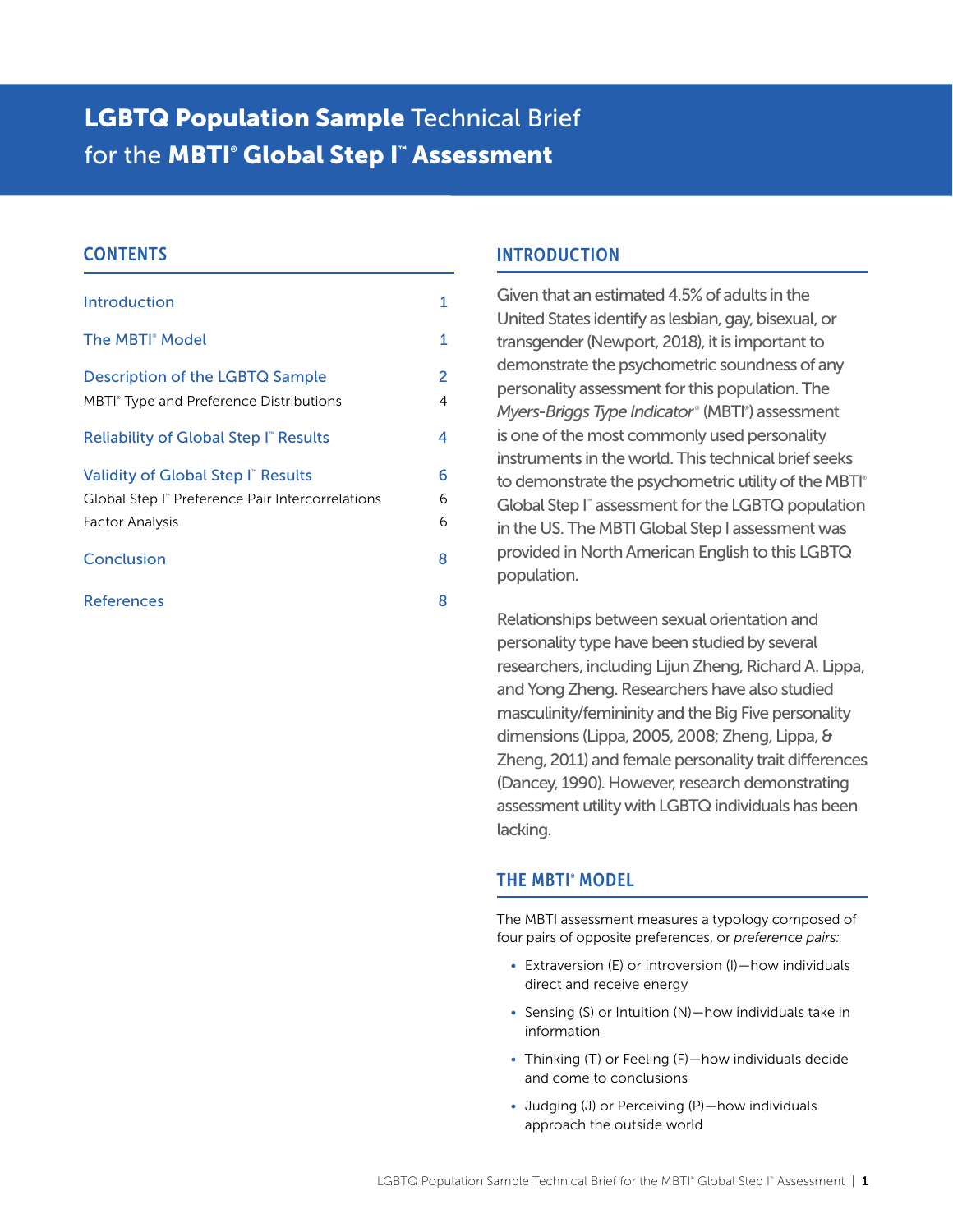<span id="page-2-0"></span>The MBTI assessment combines an individual's four preferences—one preference from each preference pair, denoted by its letter—to yield one of the 16 possible personality types (e.g., ESTJ, INFP). Each type is equally valuable, and an individual inherently sorts into one of the 16 types. This model differentiates the MBTI assessment from most other personality instruments, which typically assess personality traits. Trait-based instruments measure how much of a certain trait a person possesses. Unlike the MBTI assessment, those instruments usually consider one end of a scale to signify positive characteristics and the other to signify negative characteristics.

## DESCRIPTION OF THE LGBTQ SAMPLE

OUT for Work, a nonprofit organization in Washington, DC, that helps LGBTQ students with career planning and employment opportunities, assisted in the collection of this sample (2014). OUT for Work invited self-identified LGBTQ individuals in the US to complete the global research version (GRV) of the MBTI assessment as part of a research project.

The sample of self-identified LGBTQ individuals completed the MBTI GRV as well as three additional demographic items from an OUT for Work gender survey, shown in figure 1. These items and response options were specifically chosen by OUT for Work to meet the needs of the targeted population.

The LGBTQ sample is composed of 256 individuals who completed the MBTI GRV in North American English. The MBTI GRV comprises 230 MBTI items, and the Global Step I assessment contains a subset of 92 of the 230 items used on the GRV form. The biological sex distribution of this sample is 51% female, 41% male, 5% FTM (individuals having undergone medical treatments to change biological sex from female to male), and 3% MTF (having undergone medical treatments to change biological sex from male to female; see figure 1 for additional definitions of terms). Respondents' ages range from 18 to 66 years (mean = 33.3, standard deviation = 13.6); 49% were employed full-time, 9% were employed part-time, 36% were students, 2% responded that they were not working for income, less than 1% were retired, 3% responded none of the above, and 1% did not provide their current employment status. A full demographic summary is shown in table 1.

It is important to note that this LGBTQ sample is not a representative sample; rather, it is a sample of convenience. Therefore, no inferences should be drawn about the preferences or type distribution of the LGBTQ population. The data reported in this technical brief should be used for psychometric information purposes only.

#### OUT for Work gender survey

1. Please select the sexual orientation that you believe best describes you. Sexual orientation here is defined as the term used to refer to your physical, emotional, or spiritual attraction toward others. Please choose only one term, even though many may apply. Ideally, you will choose the term that you think fits you the best or most of the time.

- $\square$  Asexual (do not experience sexual attraction toward other people)
- $\square$  Bisexual (experience attraction toward both genders)
- ❐ Demisexual (do not experience sexual attraction without a strong emotional connection)
- $\Box$  Lesbian (woman who is attracted to women)
- $\Box$  Gay (man who is attracted to men)
- ❐ Heterosexual (experience attraction toward the opposite gender)
- $\square$  Pansexual (experience attraction for members of all gender identities or expressions)
- **□** Questioning (currently exploring sexual orientation)
- ❐ Skoliosexual (experience attraction to genderqueer and transsexual people and expressions)
- $\square$  MSM (men who engage in same-sex behavior, but do not necessarily self-identify as gay/bisexual)
- $\square$  FSF (women who engage in same-sex behavior, but do not necessarily self-identify as gay/bisexual)

#### *Figure 1* | Gender Survey from OUT for Work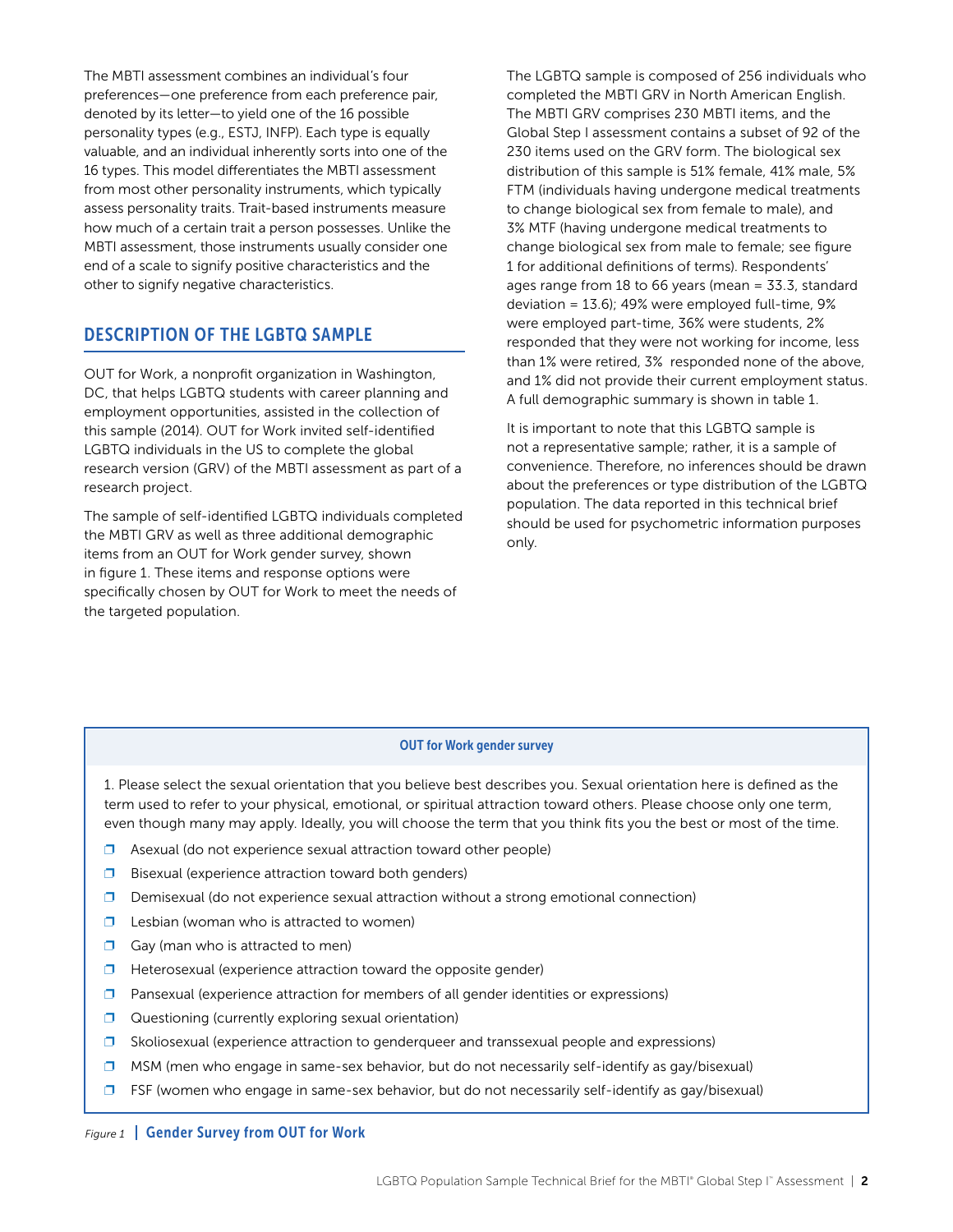#### OUT for Work gender survey (cont'd)

2. Please select the gender that resonates the most with you. Gender here is defined as your internal perception of gender, and how you label yourself. Please choose only one term, even though many may apply. Ideally, you will choose the term that you think fits you the best or most of the time.

- $\Box$  Genderless (you do not identify with any gender)
- $\Box$  Agender (you are internally ungendered or have not felt a sense of gender identity)
- ❐ Bigender (you fluctuate between traditionally "female" and "male" gender-based behavior and identities)
- ❐ Third Gender (you do not identify with traditional genders of "woman" and "man" but identify with another gender)
- $\square$  Transsexual (your gender identity is the binary opposite of your biological sex, you may undergo medical treatments to change your biological sex or live as the opposite sex)
- $\square$  Transgender (a blanket term used to describe all people who are not cisgender)
- $\square$  Cisgender (your gender identity, expression, and biological sex all align, e.g., man, masculine, male)
- □ Cross-Dresser/Transvestite (you dress as the binary opposite gender expression for many reasons)
- $\square$  Trans-man (you identify as a man, but were assigned a female sex at birth)
- $\square$  Trans-woman (you identify as a woman, but were assigned a male sex at birth)
- $\square$  Two-Spirit (a term traditionally used by Native Americans to recognize those who possess qualities or fill roles of both genders)
- $\square$  Gender Fluid (your gender identification and presentation shifts, whether within or outside of societal genderbased expectations)
- $\square$  Gender Non-Conforming (you don't conform to society's expectations of gender expression based on the gender binary expectations of masculinity and femininity)
- $\Box$  Genderqueer (your gender identity is neither man nor woman, is between or beyond both genders, or is some combination of genders)
- $\square$  Pangender (your gender identity is comprised of all or many gender expressions)

3. Please select the sex that you identify with most. Sex here is defined as your physical anatomy and gendered hormones you were born with. Please choose only one term, even though many may apply. Ideally, you will choose the term that you think fits you the best or most of the time.

- $\square$  Female (you were born with a specific set of sexual anatomy, e.g., 46, XX phenotype, ovaries, higher levels of estrogen, pursuant to this label)
- ❐ Male (you were born with a specific set of sexual anatomy, e.g. 46, XY phenotype, testes, higher levels of testosterone, pursuant to this label)
- ❐ FTM (you have undergone medical treatments to change your biological sex Female to Male)
- $\square$  MTF (you have undergone medical treatments to change your biological sex Male to Female)
- $\square$  Intersex (you have a set of sexual anatomy that doesn't fit within the labels of female or male, e.g., 47, XXY phenotype, uterus and penis)

*Figure 1* | Gender Survey from OUT for Work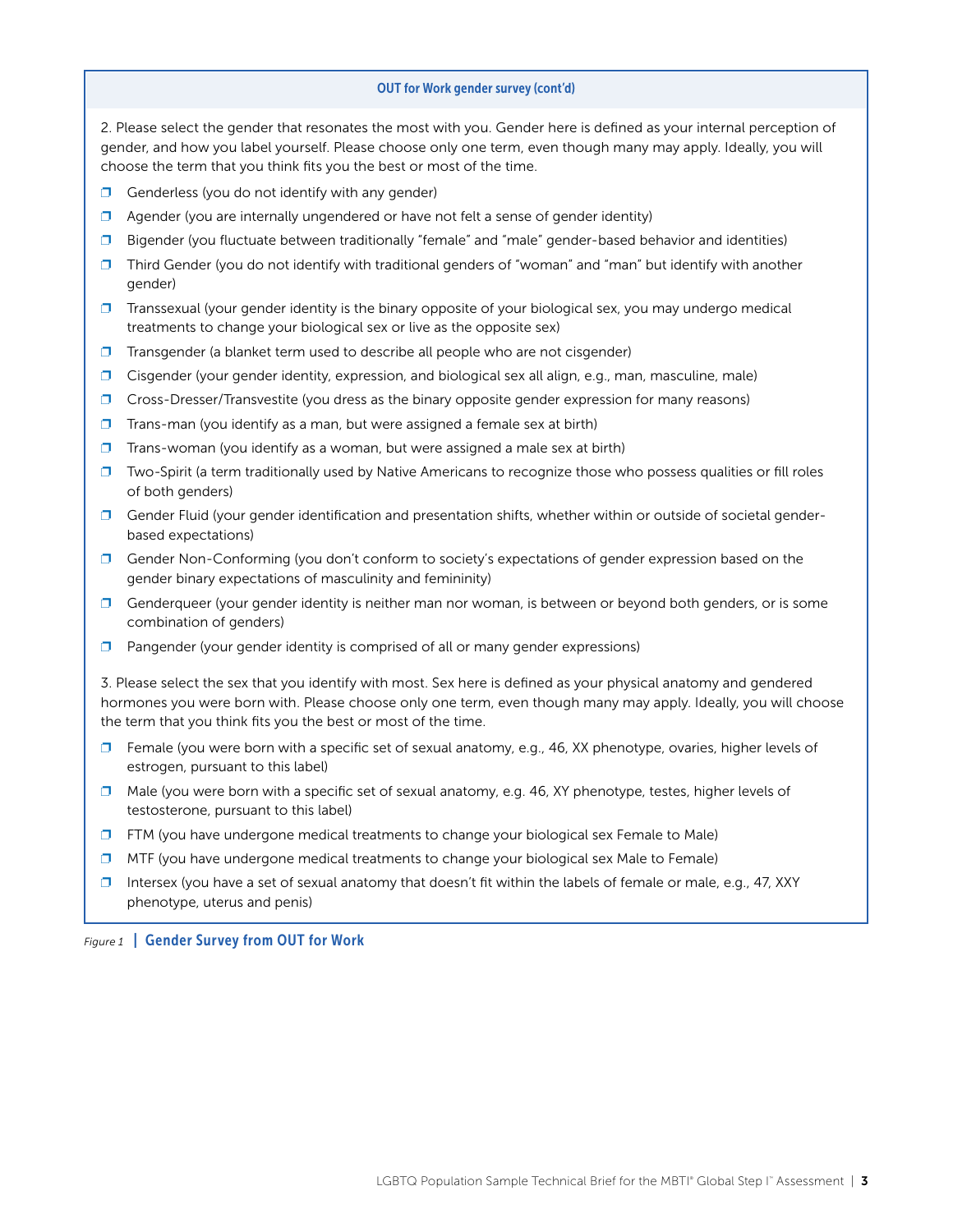#### <span id="page-4-0"></span>Table 1 | Demographic summary: LGBTQ sample

| <b>Demographic</b>       | $\overline{r}$ | $\%$ |
|--------------------------|----------------|------|
| Age                      |                |      |
| Mean age: 33 years       |                |      |
| <b>Ethnicity</b>         |                |      |
| Caucasian                | 189            | 73.8 |
| Hispanic/Latino, Latina  | 12             | 4.7  |
| Asian                    | 10             | 3.9  |
| African-American/Black   | 6              | 2.3  |
| Multiple ethnicities     | 31             | 12.1 |
| Other                    | 4              | 1.6  |
| No response              | 4              | 1.6  |
| <b>Employment status</b> |                |      |
| Employed full-time       | 126            | 49.2 |
| Employed part-time       | 23             | 9.0  |
| Not working for income   | 5              | 2.0  |
| Retired                  | $\mathbf{1}$   | 0.4  |
| Full-time student        | 92             | 35.9 |
| None of the above        | 7              | 2.7  |
| No response              | $\overline{c}$ | 0.8  |
| Sexual orientation       |                |      |
| Asexual                  | 3              | 1.2  |
| <b>MSM</b>               | $\mathbf{1}$   | 0.4  |
| FSF                      | 1              | 0.4  |
| <b>Bisexual</b>          | 42             | 16.4 |
| Demisexual               | 3              | 1.2  |
| Lesbian                  | 57             | 22.3 |
| Gay                      | 92             | 35.9 |
| Heterosexual             | 10             | 3.9  |
| Pansexual                | 39             | 15.2 |
| Questioning              | 7              | 2.7  |
| Skoliosexual             | 1              | 0.4  |
|                          |                |      |

| <b>Demographic</b>         | $\overline{r}$ | %    |
|----------------------------|----------------|------|
| <b>Gender identity</b>     |                |      |
| Genderless                 | 5              | 2.0  |
| Trans-woman                | 3              | 1.2  |
| Two-spirit                 | 7              | 2.7  |
| Gender fluid               | 6              | 2.3  |
| Gender nonconforming       | 24             | 9.4  |
| Genderqueer                | 15             | 5.9  |
| Pangender                  | 3              | 1.2  |
| Agender                    | 6              | 2.3  |
| Bigender                   | 8              | 3.1  |
| Transsexual                | 9              | 3.5  |
| Transgender                | 1              | 0.4  |
| Cisgender                  | 148            | 57.8 |
| Cross-dresser/transvestite | 1              | 0.4  |
| Trans-man                  | 8              | 3.1  |
| No response                | 12             | 4.7  |
| <b>Biological sex</b>      |                |      |
| Female                     | 131            | 51.2 |
| Male                       | 106            | 41.4 |
| <b>FTM</b>                 | 12             | 4.7  |
| MTF                        | 7              | 2.7  |

*Note: N* = 256.

*Source:* OUT for Work (Washington, DC, 2014).

#### **MBTI<sup>®</sup> Type and Preference Distributions**

As shown in table 2, the most frequently occurring type for this sample is ENFP (15.2%), followed by INFP (10.5%). The least common types are ESTP (1.2%), ISFP (2.0%), and ESFJ (2.0%). For comparison purposes, table 3 shows the type distribution in the global sample, where the most common types are ISTJ (15.9%) and ISTP (9.8%) and the least common types are ENTJ (1.8%) and ENFJ (2.2%).

Table 4 shows the number and percentage of respondents in the LGBTQ sample who had each of the preferences. Also included for reference are the number and percentage of respondents in the global sample

who had each of the preferences (Myers, McCaulley, Quenk, & Hammer, 2018).

#### RELIABILITY OF GLOBAL STEP I" RESULTS

*Reliability* refers to consistency of measurement. A measure is said to be reliable when it produces a consistent, though not necessarily identical, result. Internal consistency reliability measures the consistency of responses across items in a particular measure for a particular sample. The most commonly used estimator of internal consistency reliability is Cronbach's alpha (Cronbach, 1951).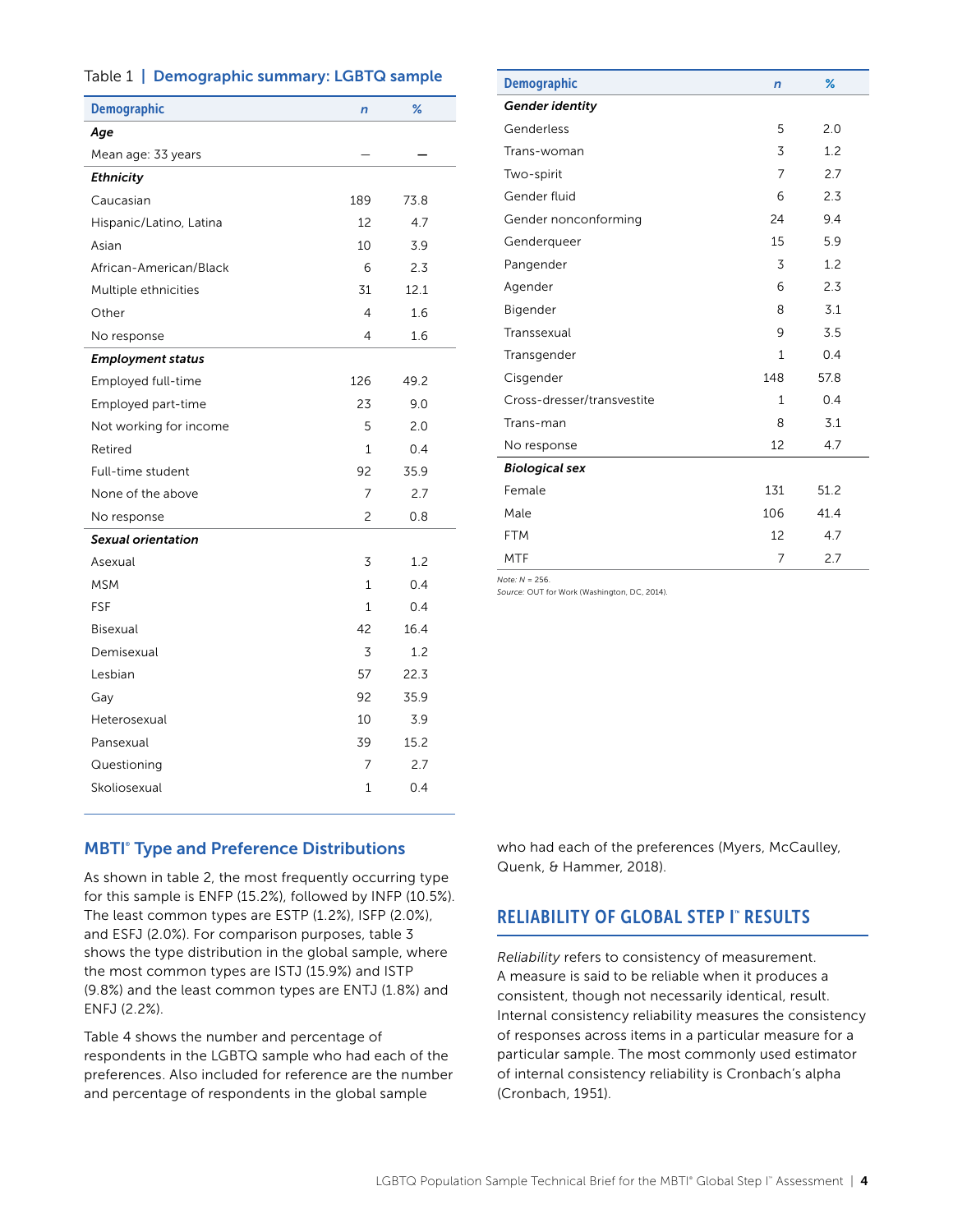|  |  |  | Table 2   Reported MBTI <sup>®</sup> type distribution: LGBTQ sample |  |  |
|--|--|--|----------------------------------------------------------------------|--|--|
|--|--|--|----------------------------------------------------------------------|--|--|

| <b>Sensing</b>                  |                                 | <b>Intuition</b>                 |                                 |                |              |
|---------------------------------|---------------------------------|----------------------------------|---------------------------------|----------------|--------------|
| <b>Thinking</b>                 |                                 | <b>Feeling</b>                   | <b>Thinking</b>                 |                |              |
| <b>ISTJ</b><br>$n = 25$<br>9.8% | <b>ISFJ</b><br>$n = 17$<br>6.6% | <b>INFJ</b><br>$n = 19$<br>7.4%  | <b>INTJ</b><br>$n = 18$<br>7.0% | <b>Judging</b> |              |
| <b>ISTP</b><br>$n = 6$<br>2.3%  | <b>ISFP</b><br>$n = 5$<br>2.0%  | <b>INFP</b><br>$n = 27$<br>10.5% | <b>INTP</b><br>$n = 23$<br>9.0% | Perceiving     | Introversion |
| <b>ESTP</b><br>$n = 3$<br>1.2%  | <b>ESFP</b><br>$n = 7$<br>2.7%  | <b>ENFP</b><br>$n = 39$<br>15.2% | <b>ENTP</b><br>$n = 17$<br>6.6% |                |              |
| <b>ESTJ</b><br>$n = 11$<br>4.3% | <b>ESFJ</b><br>$n = 5$<br>2.0%  | <b>ENFJ</b><br>$n = 21$<br>8.2%  | <b>ENTJ</b><br>$n = 13$<br>5.1% | <b>Judging</b> | Extraversion |

*Note*: *N* = 256.

## Table 3 | Reported MBTI® type distribution: Global sample

| <b>Sensing</b>                      |                                    |                                    | <b>Intuition</b>                 |                |              |
|-------------------------------------|------------------------------------|------------------------------------|----------------------------------|----------------|--------------|
| <b>Thinking</b>                     |                                    | <b>Feeling</b>                     | <b>Thinking</b>                  |                |              |
| <b>ISTJ</b><br>$n = 2,671$<br>15.9% | <b>ISFJ</b><br>$n = 1,404$<br>8.4% | <b>INFJ</b><br>$n = 387$<br>2.3%   | <b>INTJ</b><br>$n = 429$<br>2.6% | <b>Judging</b> |              |
| <b>ISTP</b><br>$n = 1,651$<br>9.8%  | <b>ISFP</b><br>$n = 1,106$<br>6.6% | <b>INFP</b><br>$n = 1,065$<br>6.3% | <b>INTP</b><br>$n = 809$<br>4.8% | Perceiving     | Introversion |
| <b>ESTP</b><br>$n = 1,028$<br>6.1%  | <b>ESFP</b><br>$n = 1,001$<br>6.0% | <b>ENFP</b><br>$n = 1,370$<br>8.2% | <b>ENTP</b><br>$n = 722$<br>4.3% |                |              |
| <b>ESTJ</b><br>$n = 1,509$<br>9.0%  | <b>ESFJ</b><br>$n = 951$<br>5.7%   | <b>ENFJ</b><br>$n = 361$<br>2.2%   | <b>ENTJ</b><br>$n = 309$<br>1.8% | <b>Judging</b> | Extraversion |

*Note*: *N* = 16,773. Source for global sample is *MBTI*®  *Manual for the Global Step I*™  *and Step II*™  *Assessments* (Myers et al., 2018).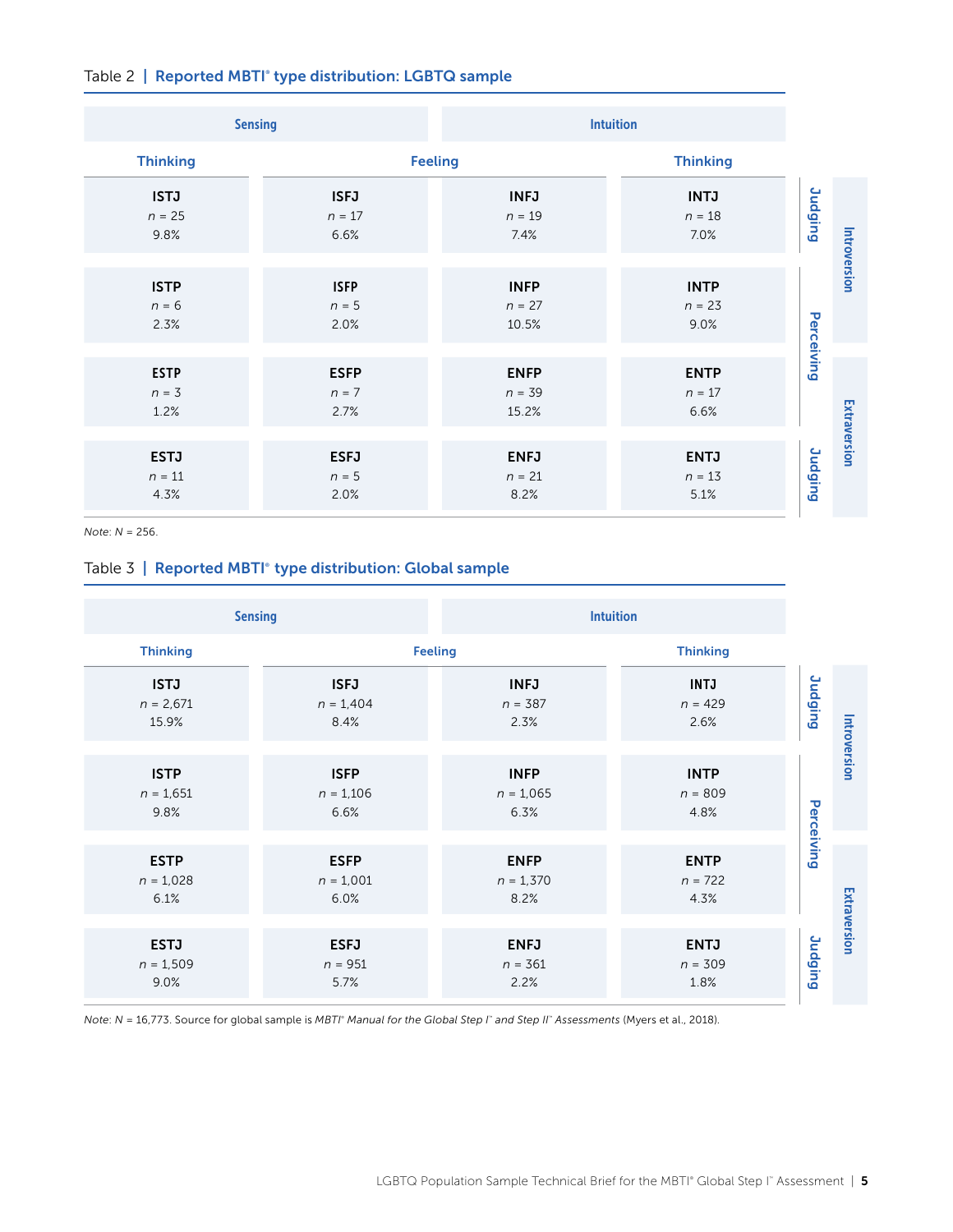<span id="page-6-0"></span>The internal consistency reliabilities (Cronbach's alphas) for the LGBTQ sample and the MBTI global sample are reported in table 5. The reliabilities of the four preference pairs are excellent for the LGBTQ sample and similar to those of the global sample.

#### VALIDITY OF GLOBAL STEP I™ RESULTS

An instrument is said to be valid when it measures what it has been designed to measure (Ghiselli, Campbell, & Zedeck, 1981; Murphy & Davidshofer, 2005). Validity of the Global Step I assessment with this LGBTQ sample can be shown by examining intercorrelations of the preference pair continuous scores. Additionally, exploratory factor analysis can be used to assess the validity of the measurement of the factors of the MBTI assessment.

#### Global Step I™ Preference Pair Intercorrelations

Intercorrelations of Global Step I continuous scores in the LGBTQ sample are shown in table 6 below the diagonal. The largest correlation is between the S–N and J–P preference pairs. The next largest correlations are between the T–F and S–N preference pairs and the T–F and J–P preference pairs. The pattern of these correlations is similar to those found for the global sample, shown in table 6 above the diagonal, but correlations for T–F and S–N and T–F and J–P are higher in the global sample than they are in the LGBTQ sample. The LGBTQ sample findings are likewise consistent with those reported for Form M in the 1998 *MBTI® Manual* (Myers, McCaulley, Quenk, & Hammer).

#### Factor Analysis

In several studies confirmatory factor analyses of the MBTI assessment have been conducted to assess the validity of the factors of the MBTI assessment. They have indicated that a four-factor model, such as the one theorized and developed by Myers, is the most appropriate and offers the best fit (Harvey, Murry, & Stamoulis, 1995; Johnson & Saunders, 1990). A principal components exploratory factor analysis with varimax rotation was conducted using the item responses from the LGBTQ sample. The results are presented in table 7. The shaded cells indicate that factor 1 is E–I, factor 2 is T–F, factor 3 is J–P, and factor 4 is S–N. The first factor is the one that accounts for the most variance in this sample. The four-factor structure produced by this analysis shows that the MBTI Global Step I items are measuring their intended constructs, the four preference pairs, in this LGBTQ sample.

#### Table 4 | Reported MBTI<sup>®</sup> preference distributions: LGBTQ and global samples

|                         | <b>LGBTQ</b> sample |               | <b>Global sample</b> |      |  |
|-------------------------|---------------------|---------------|----------------------|------|--|
| <b>Preference</b>       | $\mathsf{n}$        | $\frac{9}{6}$ | $\mathsf{n}$         | $\%$ |  |
| <b>Extraversion (E)</b> | 116                 | 45.3          | 7.251                | 43.2 |  |
| Introversion (I)        | 140                 | 54.7          | 9.522                | 56.8 |  |
| Sensing (S)             | 79                  | 30.9          | 11,321               | 67.5 |  |
| Intuition (N)           | 177                 | 691           | 5.452                | 32.5 |  |
| Thinking (T)            | 116                 | 45.3          | 9.128                | 54.4 |  |
| Feeling (F)             | 140                 | 54.7          | 7.645                | 45.6 |  |
| Judging (J)             | 129                 | 50.4          | 8.021                | 47.8 |  |
| Perceiving (P)          | 127                 | 496           | 8.752                | 52.2 |  |

*Note*: LGBTQ sample, *N* = 256; global sample, *N* = 16,773.

#### Table 5 | Internal consistency reliabilities of Global Step I™ preference pair continuous scores: LGBTQ and global samples

|                        |               | Cronbach's alpha |                         |     |            |  |
|------------------------|---------------|------------------|-------------------------|-----|------------|--|
| <b>Sample</b>          | N             |                  | $E-I$ $S-N$ $T-F$ $J-P$ |     |            |  |
| <b>LGBTQ</b><br>Global | 256<br>16.773 | .89              | 91 88 90<br>.87         | .89 | .90<br>.88 |  |

#### Table 6 | Intercorrelations of Global Step I<sup>™</sup> preference pair continuous scores: LGBTQ and global samples

| <b>Preference pair</b> | $E-1$  | $S-N$ | $T-F$                    | $J-P$  |
|------------------------|--------|-------|--------------------------|--------|
| $E-I$                  |        | $-20$ | $-.15$                   | $-.15$ |
| $S-N$                  | $-.16$ |       | -27                      | .48    |
| $T-F$                  | $-.21$ | .15   | $\overline{\phantom{0}}$ | .23    |
| $J-P$                  | $-.07$ | .47   | .15                      |        |

*Note*: Correlations for the LGBTQ sample (*N* = 256) are below the diagonal; those for the global sample (*N* = 16,773) are above the diagonal.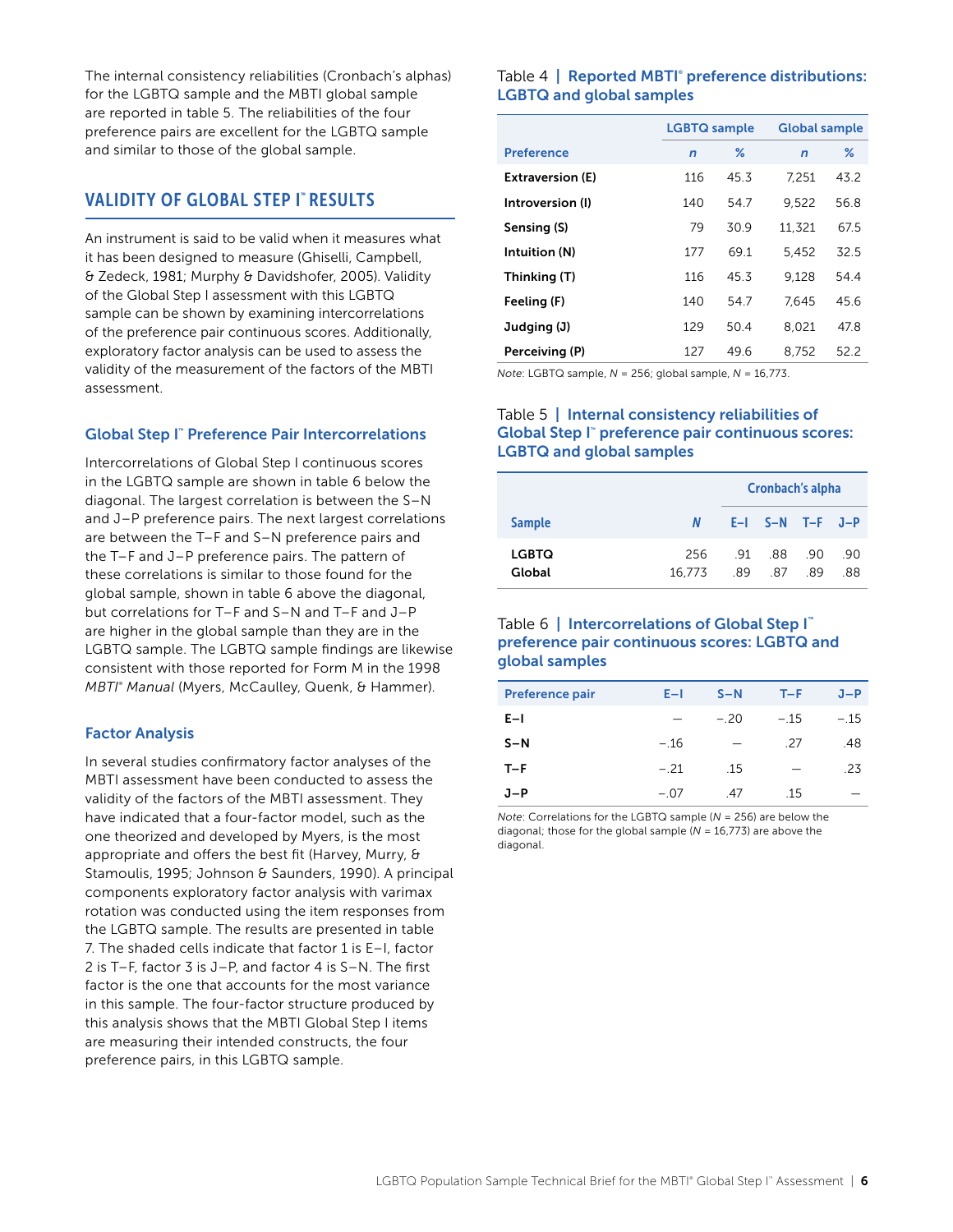## Table 7 | Factor analysis rotated component matrix for the LGBTQ sample

| Item code       | <b>Factor 1</b><br>$E-1$ | <b>Factor 2</b><br>$T-F$ | <b>Factor 3</b><br>$J-P$ | <b>Factor 4</b><br>$S-N$ | Item code       | <b>Factor 1</b><br>$E-1$ | <b>Factor 2</b><br>$T-F$ | Factor 3<br>$J-P$ | <b>Factor 4</b><br>$S-N$ |
|-----------------|--------------------------|--------------------------|--------------------------|--------------------------|-----------------|--------------------------|--------------------------|-------------------|--------------------------|
| E11             | .71                      | $-.02$                   | $-.04$                   | $-.05$                   | <b>TF1</b>      | $-.14$                   | .59                      | .01               | .02                      |
| EI2             | .49                      | .08                      | $-.12$                   | $-.01$                   | TF <sub>2</sub> | $-.07$                   | .48                      | $-.01$            | .26                      |
| EI3             | .61                      | .12                      | .04                      | $-.01$                   | TF3             | $-.09$                   | .69                      | $-.04$            | $-.04$                   |
| EI4             | .53                      | $-.18$                   | .01                      | .04                      | TF4             | .01                      | .48                      | .07               | .01                      |
| EI5             | .64                      | .02                      | $-.12$                   | $-.09$                   | TF5             | $-.08$                   | .69                      | $-.10$            | $-.04$                   |
| EI6             | .41                      | $-.08$                   | .02                      | $-.11$                   | TF <sub>6</sub> | .06                      | .55                      | .15               | $-.04$                   |
| EI7             | .65                      | $-.09$                   | $-.10$                   | .01                      | TF7             | $-.04$                   | .62                      | $-.02$            | .05                      |
| EI8             | .63                      | $-.09$                   | $-.01$                   | $-.01$                   | TF8             | $-.07$                   | .50                      | .07               | .02                      |
| EI9             | .53                      | $-.12$                   | .07                      | $-.07$                   | TF9             | $-.10$                   | .52                      | .07               | $-.13$                   |
| E110            | .62                      | $-.07$                   | $-.01$                   | $-.15$                   | <b>TF10</b>     | .10                      | .55                      | .08               | $-.04$                   |
| EI11            | .38                      | $-.09$                   | $-.17$                   | $-.17$                   | <b>TF11</b>     | $-.13$                   | .49                      | .10               | .15                      |
| EI12            | .43                      | $-.14$                   | .07                      | $-.01$                   | <b>TF12</b>     | $-.12$                   | .51                      | .05               | .08                      |
| E113            | .64                      | $-.01$                   | .00                      | .12                      | <b>TF13</b>     | $-.08$                   | .66                      | $-.09$            | $.18$                    |
| EI14            | .43                      | .06                      | $-.05$                   | .14                      | <b>TF14</b>     | .14                      | .53                      | $-.01$            | $-.02$                   |
| E115            | .75                      | .02                      | $-.03$                   | $-.13$                   | <b>TF15</b>     | $-.05$                   | .64                      | .12               | $-.09$                   |
| E116            | .63                      | $-.07$                   | $-.06$                   | $-.01$                   | <b>TF16</b>     | $-.02$                   | .62                      | $-.05$            | $-.06$                   |
| EI17            | .68                      | .01                      | .04                      | $-.05$                   | <b>TF17</b>     | .04                      | .56                      | $-.04$            | .03                      |
| E118            | .53                      | $-.18$                   | .19                      | $-.08$                   | <b>TF18</b>     | $-.22$                   | .37                      | .08               | .09                      |
| EI19            | .67                      | .01                      | $-.05$                   | $-.06$                   | <b>TF19</b>     | .05                      | .46                      | .06               | .07                      |
| <b>EI20</b>     | .28                      | $-.13$                   | $-.09$                   | $-.23$                   | <b>TF20</b>     | $-.04$                   | .44                      | .00               | .11                      |
| EI21            | .50                      | $-.09$                   | .09                      | .17                      | <b>TF21</b>     | $-.05$                   | .67                      | .03               | $-.01$                   |
| EI22            | .49                      | $-.19$                   | .09                      | $-.05$                   | <b>TF22</b>     | $-.11$                   | .48                      | .07               | .21                      |
| EI23            | .47                      | .19                      | .03                      | $-.12$                   | <b>TF23</b>     | $-.07$                   | .48                      | $-.01$            | $-.11$                   |
| EI24            | .71                      | $-.07$                   | $-.05$                   | $-.01$                   |                 |                          |                          |                   |                          |
|                 |                          |                          |                          |                          | JP1             | $-.08$                   | .00                      | .58               | .05                      |
| SN <sub>1</sub> | $-.03$                   | $-.06$                   | $-.07$                   | .58                      | JP2             | $-.09$                   | .07                      | .73               | .08                      |
| SN <sub>2</sub> | .02                      | .22                      | .12                      | .56                      | JP3             | .02                      | $-.06$                   | .66               | .19                      |
| SN <sub>3</sub> | $-.11$                   | .08                      | .28                      | .50                      | JP4             | .22                      | $-.09$                   | .45               | $-.03$                   |
| SN4             | $-.04$                   | $-.04$                   | .24                      | .41                      | JP5             | $-.07$                   | $-.02$                   | .30               | .07                      |
| SN <sub>5</sub> | $-.14$                   | .08                      | .24                      | .41                      | JP6             | .05                      | .07                      | .42               | .17                      |
| SN <sub>6</sub> | .03                      | $-.02$                   | .17                      | .45                      | JP7             | $-.01$                   | .05                      | .68               | .22                      |
| SN7             | $-.34$                   | $-.17$                   | .13                      | .35                      | JP8             | $-.01$                   | .21                      | .61               | .25                      |
| SN <sub>8</sub> | $-.10$                   | .14                      | .08                      | .58                      | JP9             | $-.08$                   | .11                      | .46               | .25                      |
| SN <sub>9</sub> | $-.02$                   | $.08$                    | .08                      | .55                      | <b>JP10</b>     | .00                      | .03                      | .60               | .25                      |
| <b>SN10</b>     | .03                      | .15                      | .12                      | .50                      | JP11            | $-.03$                   | .17                      | .37               | .32                      |
| <b>SN11</b>     | $-.02$                   | $-.04$                   | .06                      | .51                      | <b>JP12</b>     | $-.04$                   | $-.01$                   | .68               | .06                      |
| <b>SN12</b>     | .03                      | $-.02$                   | .17                      | .29                      | <b>JP13</b>     | $-.06$                   | .13                      | .66               | $-.01$                   |
| <b>SN13</b>     | $-.01$                   | .06                      | .18                      | .56                      | JP14            | .08                      | .15                      | .64               | $.01$                    |
| <b>SN14</b>     | $-.14$                   | $-.08$                   | .06                      | .37                      | <b>JP15</b>     | $-.08$                   | .07                      | .66               | .22                      |
| <b>SN15</b>     | $.00$                    | .05                      | .25                      | .59                      | <b>JP16</b>     | .04                      | $-.03$                   | .67               | .18                      |
| <b>SN16</b>     | .02                      | .02                      | $.10$                    | .57                      | <b>JP17</b>     | $-.04$                   | .00                      | .58               | .06                      |
| <b>SN17</b>     | $-.12$                   | .13                      | .23                      | .31                      | <b>JP18</b>     | .03                      | .04                      | .46               | .04                      |
| <b>SN18</b>     | .02                      | $-.05$                   | .08                      | .55                      | JP19            | .03                      | $-.11$                   | .51               | $.11$                    |
| <b>SN19</b>     | $-.19$                   | $-.09$                   | .06                      | .54                      | <b>JP20</b>     | .10                      | .11                      | .46               | .19                      |
| <b>SN20</b>     | $-.10$                   | $-.06$                   | .46                      | .28                      | <b>JP21</b>     | $-.13$                   | .05                      | .27               | .45                      |
| <b>SN21</b>     | .13                      | $-.04$                   | .10                      | .53                      |                 |                          |                          |                   |                          |
| <b>SN22</b>     | $-.17$                   | $-.07$                   | .21                      | .28                      |                 |                          |                          |                   |                          |
| <b>SN23</b>     | $-.02$                   | .13                      | .09                      | .59                      |                 |                          |                          |                   |                          |
| <b>SN24</b>     | .01                      | .02                      | $-.07$                   | .66                      |                 |                          |                          |                   |                          |

*Note*: *N* = 256.